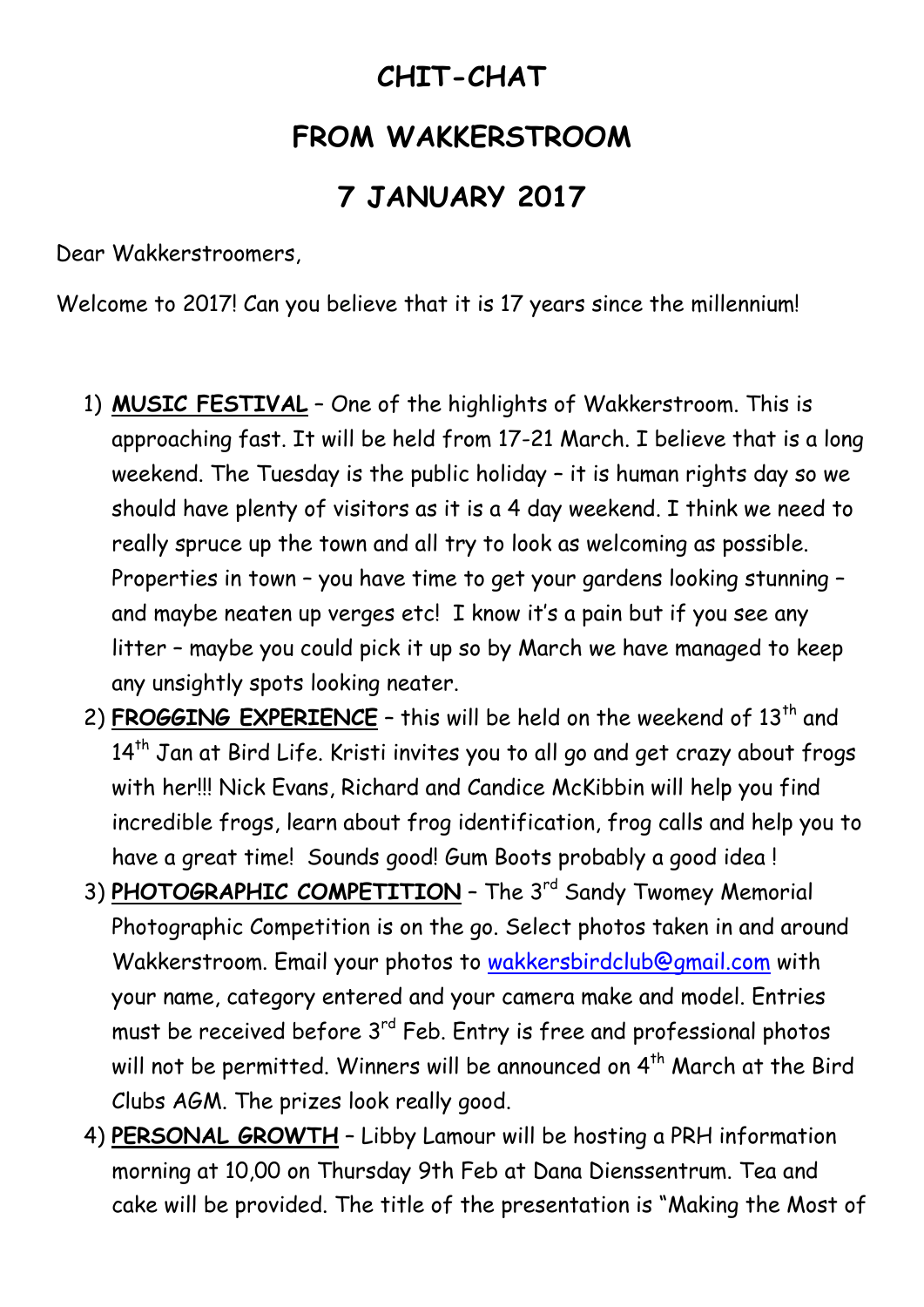Growing Older "PRH (Personality and Human Relations) is an international school of personal growth, based in France. Libby is a licensed PRH educator and will be offering workshops and one-to-one accompaniment in Wakkerstroom during 2017.

- 5) **MUCKY DUCK** Welcome to the Mucky Duck guys Shane and Doug. Hope you will settle in at Wakkerstroom and be very happy here. You started off well with a wonderful Christmas Eve function. For those of you that didn't attend you missed a lovely evening. The atmosphere was cheerful, the music was awesome and the potjie was divine.
- 6) **OSSEWA KOP** I have heard little rumours that the knot on Ossewakop should be painted this year (probably between  $8^{th}$  and  $12^{th}$  May), I hope so as at the moment you can't see it at all. The working on fire team will do the clearing around the Ossewakop Knot those few days.
- 7) **GARDEN SERVICE** Wendy Cloete would like us all to give commendation to Patrick's Garden Service. He is truly a likeable, honest and dedicated hard worker. She was wondering if we could perhaps try and raise some money to help him buy a second hand, small bakkie which would ease some of the difficulty he experiences regarding transport. Pushing his lawnmower all around Wakkerstroom is tiresome and incurs damage to the machine which is difficult to fix because of lack of transport to Volksrust.( Perhaps if you have some ideas about this you could get hold of Wendy ).She believes that this would be a good cause to help someone who is truly trying to uplift himself. Not only does he provide for his family by being courageous enough to run his own business while still having a full time job, but he also provides work for others. Amid all his difficulties, he always has a smile on his face and tries to work through the challenges as they present themselves, without complaining. I would also like to thank Jane from Wakkerstroom Central who has taken it upon herself to pay him monthly to keep the gardens in Badenhorst Street neat and pretty. The whole street benefits greatly from the well kept verge on the church side. THANK YOU Jane!
- 8) **QUIZ** The next quiz at The Crowned Crane will take place on Friday 27<sup>th</sup> January. This really enjoyable event will be hosted by our very own Wakkerstroom Quiz Master Richard Mc Cabe! The last one was such fun